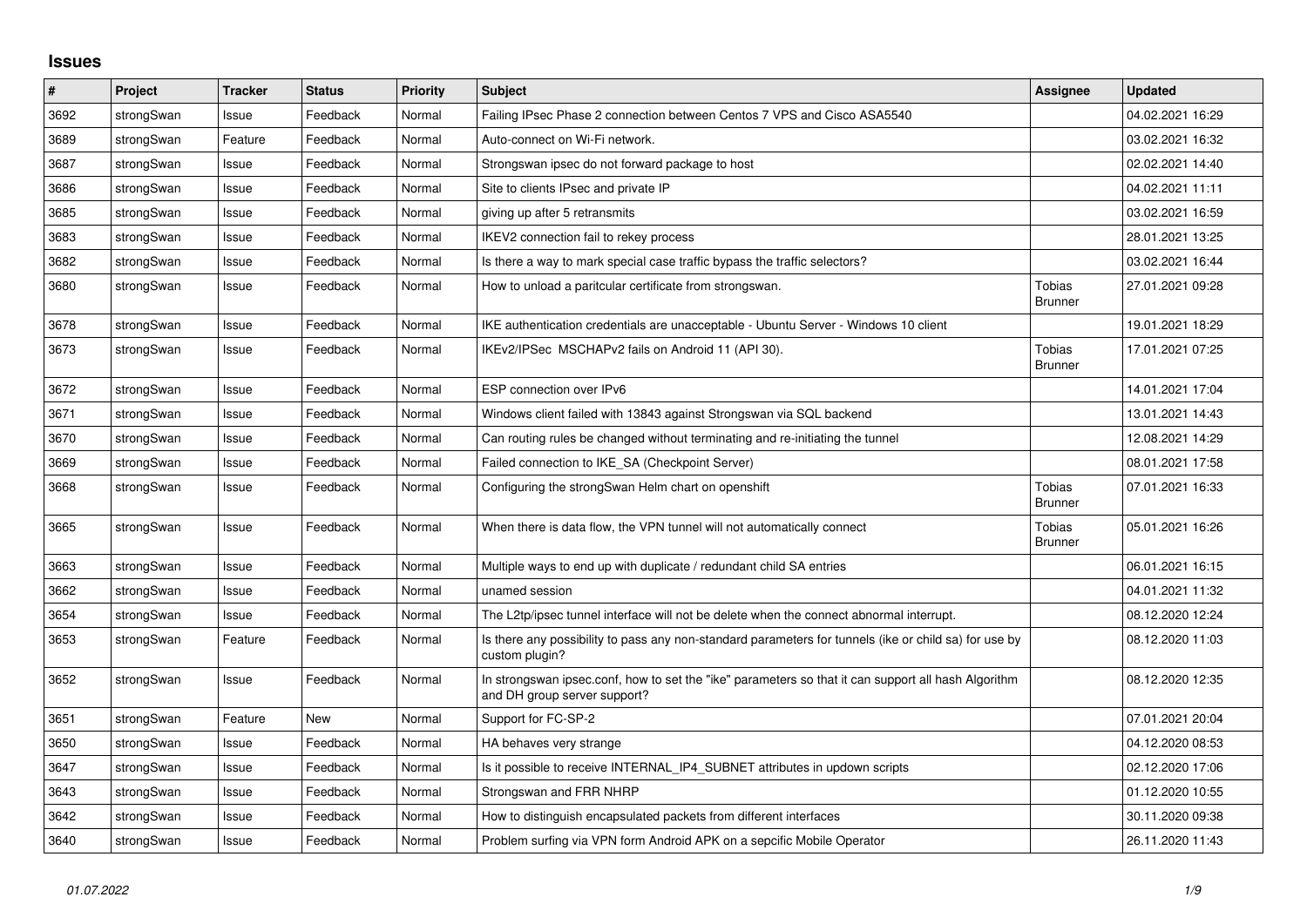| $\pmb{\#}$ | Project    | <b>Tracker</b> | <b>Status</b> | Priority | <b>Subject</b>                                                                                               | Assignee                        | <b>Updated</b>   |
|------------|------------|----------------|---------------|----------|--------------------------------------------------------------------------------------------------------------|---------------------------------|------------------|
| 3636       | strongSwan | Issue          | Feedback      | Normal   | Tor behind VPN                                                                                               | Tobias<br><b>Brunner</b>        | 23.11.2020 14:09 |
| 3630       | strongSwan | Issue          | Feedback      | Normal   | The certificate is loaded but not used.                                                                      |                                 | 18.11.2020 10:29 |
| 3629       | strongSwan | Issue          | Feedback      | Normal   | IPSec enc only on specific dport/proto                                                                       |                                 | 16.11.2020 10:04 |
| 3628       | strongSwan | Issue          | Feedback      | Normal   | Constant `retransmit` while establishing CHILD_SA                                                            |                                 | 16.11.2020 10:14 |
| 3626       | strongSwan | Issue          | Feedback      | Low      | "Always On VPN" not available in Fire TV 4k                                                                  | Tobias<br><b>Brunner</b>        | 11.11.2020 12:41 |
| 3625       | strongSwan | Issue          | Feedback      | Normal   | Always on VPN when the client is on the same LAN as the VPN server                                           |                                 | 10.11.2020 18:45 |
| 3620       | strongSwan | Issue          | Feedback      | Normal   | L2TP/IPSEC ipsec.conf setting                                                                                | Tobias<br><b>Brunner</b>        | 12.11.2020 10:14 |
| 3618       | strongSwan | Issue          | Feedback      | Normal   | Use side-band to configure strongswan's                                                                      |                                 | 09.11.2020 10:38 |
| 3617       | strongSwan | Issue          | Feedback      | Normal   | full-offload swanctl.conf                                                                                    |                                 | 03.11.2020 17:24 |
| 3616       | strongSwan | Issue          | Feedback      | Normal   | With Strongswan 5.7.2, unique=never not allowing multiple clients to establish tunnels with same<br>identity |                                 | 05.11.2020 12:32 |
| 3614       | strongSwan | Issue          | Feedback      | Normal   | Certificate renewal for about to expire certificates                                                         |                                 | 30.10.2020 13:30 |
| 3613       | strongSwan | Issue          | Feedback      | Low      | Load-test jobs scheduled after tunnels are terminated                                                        |                                 | 28.10.2020 12:06 |
| 3611       | strongSwan | Issue          | Feedback      | Normal   | Unable to Send Traffic Using NAT on EC2 Instance                                                             |                                 | 27.10.2020 16:35 |
| 3610       | strongSwan | Issue          | Feedback      | Normal   | farp plugin conflicts with DHCP service                                                                      |                                 | 26.10.2020 18:06 |
| 3609       | strongSwan | Issue          | Feedback      | Normal   | Potential DNS server IP address conflicts                                                                    |                                 | 26.10.2020 11:12 |
| 3607       | strongSwan | Issue          | Feedback      | Normal   | statusall option reports transport established two or three times per IP at start-up                         |                                 | 27.10.2020 16:48 |
| 3606       | strongSwan | Issue          | Feedback      | Normal   | Using ipsec tunnel from "foreign" subnet                                                                     | Noel Kuntze                     | 26.10.2020 12:23 |
| 3604       | strongSwan | Issue          | Feedback      | Normal   | Email Notification on down status                                                                            |                                 | 21.10.2020 10:54 |
| 3603       | strongSwan | Issue          | Feedback      | Normal   | dns issue in config mode                                                                                     |                                 | 20.10.2020 11:50 |
| 3598       | strongSwan | Issue          | Feedback      | Normal   | swanctl on Windows: Support aborting execution                                                               |                                 | 19.10.2020 15:01 |
| 3597       | strongSwan | Issue          | Feedback      | Normal   | IPSec Client on CentOS 8 - Can't connect using ShrewSoft VPN config file                                     |                                 | 21.10.2020 16:38 |
| 3596       | strongSwan | Issue          | Feedback      | Normal   | no issuer certificate found for                                                                              |                                 | 21.10.2020 03:27 |
| 3594       | strongSwan | Issue          | Feedback      | Normal   | How to see the traffic at ESP in UDP SPIs and forwarding rule                                                | Tobias<br><b>Brunner</b>        | 15.10.2020 13:57 |
| 3593       | strongSwan | Issue          | Feedback      | Normal   | Need variable tracking make_before_break state into updown scripts                                           |                                 | 13.10.2020 09:59 |
| 3592       | strongSwan | Issue          | Feedback      | Normal   | Tunnel reported as established but log show "found encrypted payload, but no transform set"                  |                                 | 20.10.2020 10:37 |
| 3588       | strongSwan | Issue          | Feedback      | Normal   | VPN setup over 4G                                                                                            |                                 | 08.10.2020 14:13 |
| 3584       | strongSwan | Issue          | Feedback      | Normal   | Separate ipsec.conf file per conn and separate ipsec.secrets file per conn                                   | <b>Tobias</b><br><b>Brunner</b> | 30.09.2020 17:06 |
| 3580       | strongSwan | Issue          | Feedback      | Normal   | encapsulation and packets not routing into tunnel problems                                                   |                                 | 02.10.2020 10:03 |
| 3578       | strongSwan | Issue          | Feedback      | Normal   | ipsec connection to FortiClient VPN                                                                          |                                 | 28.09.2020 15:08 |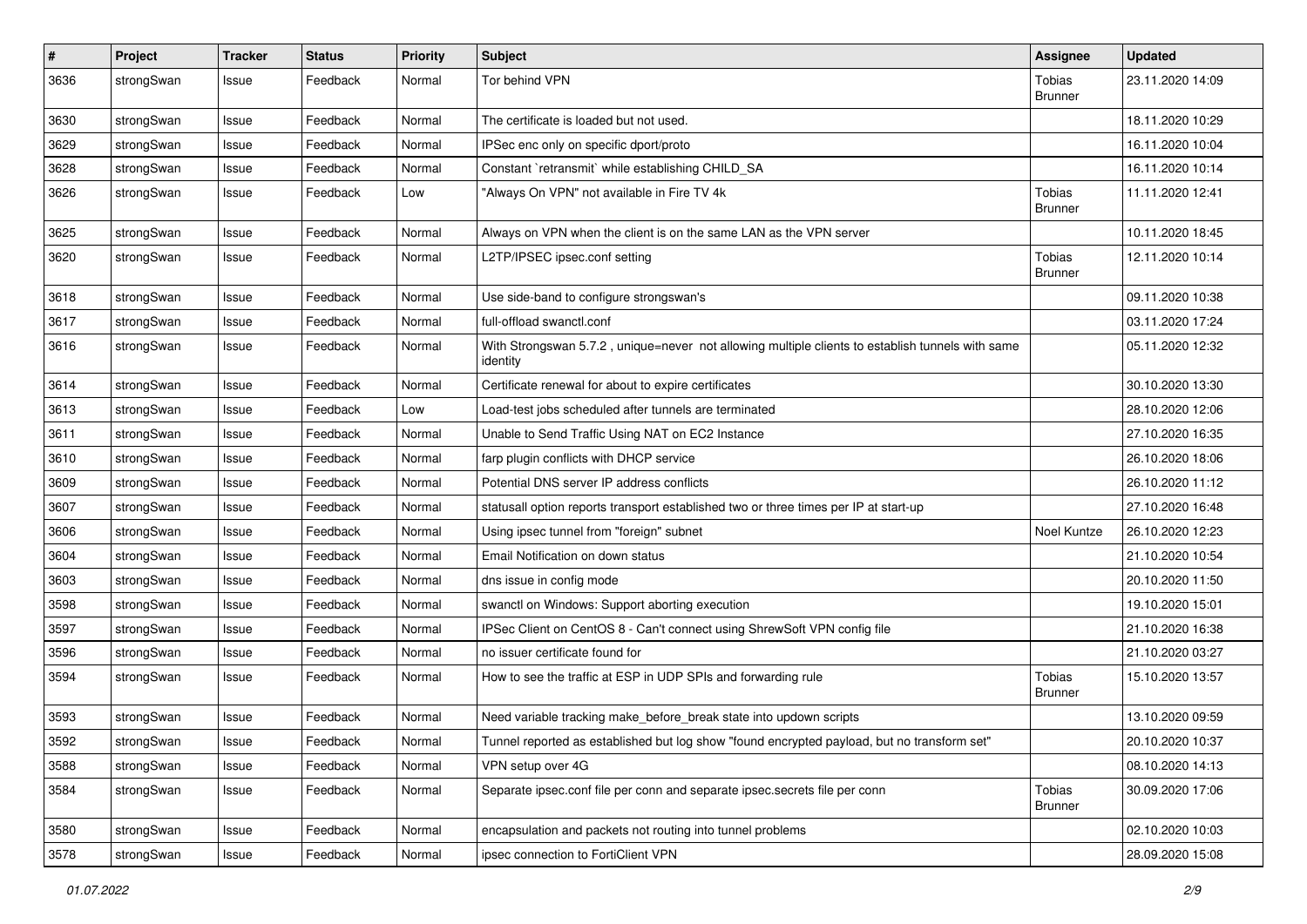| $\pmb{\#}$ | Project    | <b>Tracker</b> | <b>Status</b> | <b>Priority</b> | <b>Subject</b>                                                                          | Assignee                        | <b>Updated</b>   |
|------------|------------|----------------|---------------|-----------------|-----------------------------------------------------------------------------------------|---------------------------------|------------------|
| 3577       | strongSwan | Issue          | Feedback      | Normal          | StrongSwan Connection adding and deleting over network.                                 |                                 | 28.09.2020 15:13 |
| 3576       | strongSwan | Issue          | Feedback      | Normal          | strongswan on openwrt virtual ip inside ipsec tunnel                                    |                                 | 25.09.2020 17:01 |
| 3575       | strongSwan | Issue          | Feedback      | Normal          | Tunnel of IPv6 Over IPv4 not accespting Jumbo Packets                                   |                                 | 23.09.2020 16:44 |
| 3573       | strongSwan | lssue          | Feedback      | Normal          | ike2 and transit traffic                                                                |                                 | 05.10.2020 10:55 |
| 3568       | strongSwan | Issue          | Feedback      | Normal          | vpn connection is unstable                                                              |                                 | 23.09.2020 16:28 |
| 3566       | strongSwan | Issue          | Feedback      | Normal          | Number of simultaneous connections limited to 1000 in a cluster                         |                                 | 18.09.2020 09:46 |
| 3565       | strongSwan | Issue          | Feedback      | Normal          | Filtering out logs or plugin in to do so                                                |                                 | 16.09.2020 11:45 |
| 3564       | strongSwan | Issue          | Feedback      | Normal          | Out of order packets are generated if strong swan is running on multiple cores          |                                 | 16.09.2020 10:01 |
| 3561       | strongSwan | Issue          | Feedback      | Normal          | Azure P2S VPN Linux connection error                                                    |                                 | 15.09.2020 12:22 |
| 3560       | strongSwan | Issue          | Feedback      | Normal          | PSK tunnel working - Cert fails with fragmention errors                                 | <b>Tobias</b><br><b>Brunner</b> | 11.09.2020 14:15 |
| 3558       | strongSwan | lssue          | Feedback      | Normal          | deleting half open IKE_SA with x.x.x.x after timeout with iOS device                    |                                 | 05.09.2020 21:23 |
| 3552       | strongSwan | Issue          | Feedback      | Normal          | Internet disconnects after once VPN is established                                      |                                 | 30.08.2020 05:35 |
| 3545       | strongSwan | Issue          | New           | Normal          | Configuration model for multiple-VRF tunnel endpoints                                   |                                 | 18.08.2020 13:50 |
| 3537       | strongSwan | Issue          | Feedback      | Normal          | IPv6 Packets are not transferred from server to client through IPSec using RPC protocol |                                 | 01.09.2020 12:50 |
| 3536       | strongSwan | Issue          | Feedback      | Normal          | When Create multiple tunnels restart ipsec service will establish fail.                 |                                 | 03.09.2020 13:58 |
| 3534       | strongSwan | Issue          | New           | Urgent          | use of strongswan, ipvlan L2 and kernel ipsec                                           |                                 | 04.08.2020 20:59 |
| 3524       | strongSwan | Issue          | New           | Urgent          | Routing public IP addresses thru the VPN tunnel (Peer is Cisco ISR)                     |                                 | 24.07.2020 03:15 |
| 3516       | strongSwan | Issue          | Feedback      | Normal          | Close IKE_SA after expiry without rekey/reauth                                          |                                 | 20.07.2020 19:32 |
| 3500       | strongSwan | Issue          | Feedback      | Normal          | swanctl --list-cert not listing all certs                                               |                                 | 29.06.2020 15:25 |
| 3499       | strongSwan | Issue          | Feedback      | Normal          | ISAKMP Signature hash algorithm / EAP-TLS Authentification                              |                                 | 30.06.2020 10:40 |
| 3498       | strongSwan | lssue          | Feedback      | Normal          | FreeBSD + dhcp+farp plugin                                                              |                                 | 22.01.2021 10:44 |
| 3496       | strongSwan | Issue          | Feedback      | Normal          | Route-based VPN - transport mode                                                        |                                 | 11.02.2021 09:55 |
| 3490       | strongSwan | Issue          | Feedback      | Normal          | Selecting incorrect auth mode for IKEv1                                                 |                                 | 21.07.2020 21:26 |
| 3457       | strongSwan | Feature        | New           | Low             | user-friendly pkcs11 certificate selection                                              |                                 | 22.05.2020 12:52 |
| 3456       | strongSwan | Feature        | New           | Low             | move to github/gitlab                                                                   |                                 | 22.05.2020 12:27 |
| 3442       | strongSwan | Issue          | Feedback      | Normal          | Apply policy based on network interface in transport mode                               |                                 | 13.05.2020 10:53 |
| 3441       | strongSwan | Feature        | New           | Normal          | [Android] Lock modification of VPN configurations on work devices                       |                                 | 11.05.2020 10:00 |
| 3422       | strongSwan | Feature        | Feedback      | Normal          | Allow multiple local id to be specified in a single connection?                         |                                 | 23.04.2020 13:19 |
| 3403       | strongSwan | Issue          | Feedback      | Normal          | IKEv2 natd false detection                                                              |                                 | 09.04.2020 14:19 |
| 3400       | strongSwan | Issue          | Feedback      | Normal          | Windows 10 IKEv2 rekeying fails                                                         |                                 | 16.04.2020 17:08 |
| 3398       | strongSwan | Feature        | New           | Normal          | Android client - allow configuring eap_id with EAP-TLS                                  |                                 | 06.04.2020 23:19 |
| 3392       | strongSwan | Issue          | Feedback      | Normal          | mark=%unique and no Internet-connection with VPN                                        |                                 | 31.07.2020 15:26 |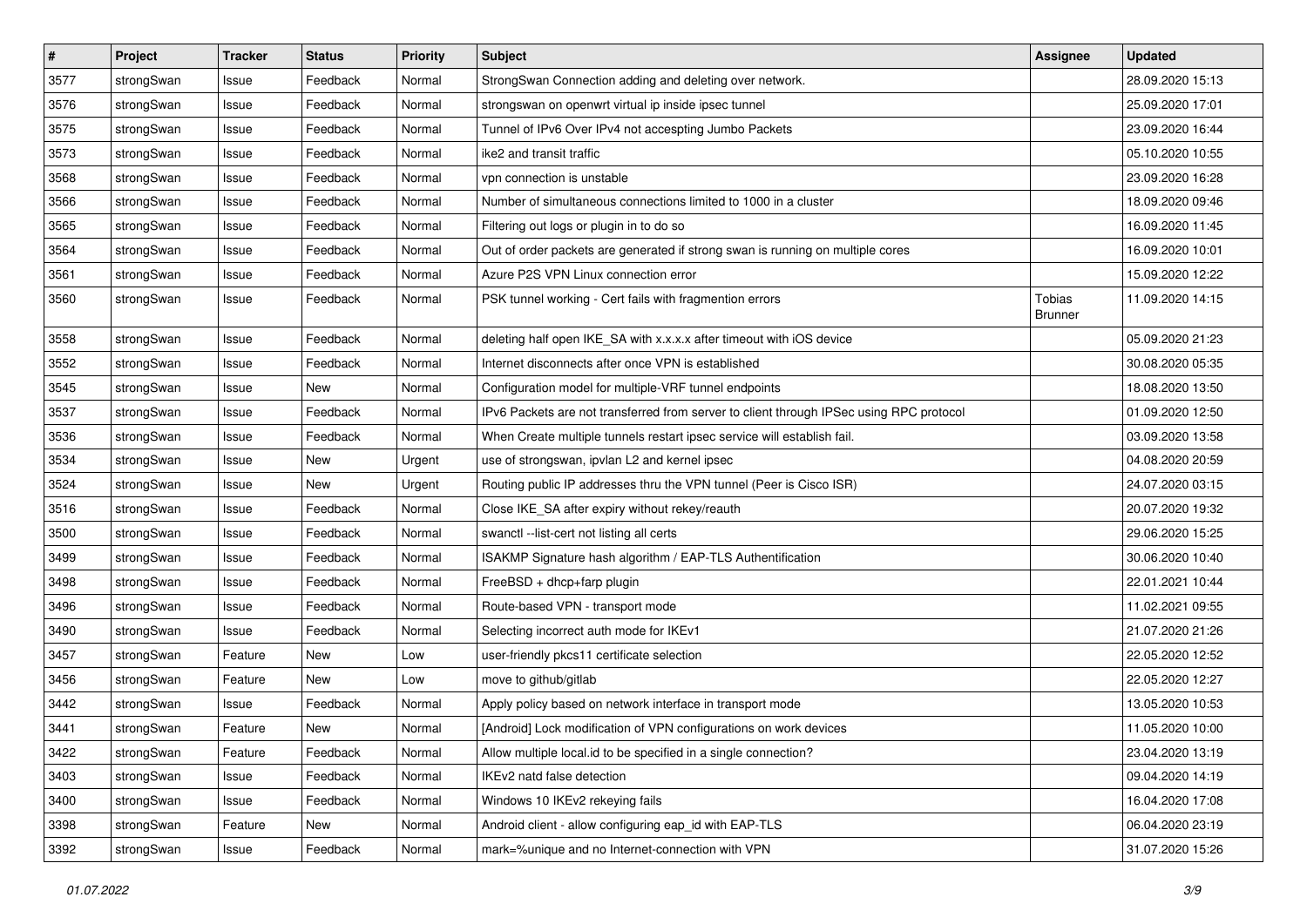| $\vert$ # | Project    | <b>Tracker</b> | <b>Status</b> | Priority | <b>Subject</b>                                                                                          | Assignee                        | <b>Updated</b>   |
|-----------|------------|----------------|---------------|----------|---------------------------------------------------------------------------------------------------------|---------------------------------|------------------|
| 3389      | strongSwan | Issue          | Feedback      | Normal   | Child SAs not getting created after rekeying                                                            |                                 | 30.03.2020 15:45 |
| 3377      | strongSwan | Issue          | Feedback      | Normal   | Interface ID not configured during HA synchronization                                                   |                                 | 18.03.2020 10:15 |
| 3366      | strongSwan | Issue          | Feedback      | Normal   | Uninstall "any" trap policy if start_action=trap with virtual IPs is used                               |                                 | 13.03.2020 14:57 |
| 3342      | strongSwan | Issue          | Feedback      | Normal   | Certain fields in Storngswan on Firestick4K are not editable                                            |                                 | 20.02.2020 09:36 |
| 3341      | strongSwan | Bug            | Feedback      | Normal   | Application Icon missing on firestick 4K                                                                | <b>Tobias</b><br><b>Brunner</b> | 20.02.2020 09:31 |
| 3326      | strongSwan | Issue          | <b>New</b>    | Normal   | update custom routing table (table 220 by default) with new routes if new networks and routes<br>appear |                                 | 10.02.2020 12:01 |
| 3307      | strongSwan | Issue          | Feedback      | Normal   | Probable non compliance with RFC 7296 wrt traffic selector narrowing?                                   |                                 | 14.01.2020 16:19 |
| 3304      | strongSwan | Issue          | Feedback      | Normal   | Found unsupported critical X.509 extension: X509v3 Name Constraints                                     |                                 | 13.01.2020 14:50 |
| 3298      | strongSwan | Issue          | <b>New</b>    | Normal   | strategies to improve strongswan performance per single SA                                              |                                 | 23.12.2019 14:05 |
| 3291      | strongSwan | Issue          | Feedback      | Normal   | IPSec IKEv2 Client to VPN service 2                                                                     | Tobias<br>Brunner               | 16.08.2020 12:58 |
| 3285      | strongSwan | <b>Bug</b>     | Feedback      | Normal   | Virtual IPs on FreeBSD cannot set IPv6 addresses                                                        |                                 | 02.11.2021 11:04 |
| 3282      | strongSwan | Issue          | Feedback      | Normal   | Android VPN client keeps retrying in airplane mode                                                      |                                 | 29.11.2019 16:06 |
| 3276      | strongSwan | Feature        | Feedback      | Low      | N1_MODE_CAPABILITY                                                                                      |                                 | 21.11.2019 16:49 |
| 3268      | strongSwan | Issue          | Feedback      | Normal   | Traffic disruption -- policy-based VPN to AWS VPN service                                               |                                 | 15.11.2019 16:53 |
| 3254      | strongSwan | Issue          | Feedback      | Normal   | Log level in android level                                                                              |                                 | 08.11.2019 08:36 |
| 3244      | strongSwan | Feature        | New           | Low      | eap-peap on android                                                                                     |                                 | 04.11.2019 10:17 |
| 3162      | strongSwan | Feature        | Feedback      | Normal   | Strongswan Android support for default DNS suffixes (UNITY_DEF_DOMAIN flag)                             |                                 | 29.08.2019 10:29 |
| 3159      | strongSwan | Issue          | <b>New</b>    | High     | backup ipsec tunnels                                                                                    |                                 | 26.08.2019 14:28 |
| 3154      | strongSwan | Issue          | Feedback      | Normal   | signature validation failed only with sha2                                                              |                                 | 20.08.2019 11:51 |
| 3151      | strongSwan | Issue          | Feedback      | Normal   | Forecast stops forwarding multicast                                                                     |                                 | 26.08.2019 14:06 |
| 3135      | strongSwan | Feature        | Feedback      | Normal   | Android client - settings for connection re-try                                                         |                                 | 12.08.2019 16:32 |
| 3122      | strongSwan | Issue          | Feedback      | Normal   | Strongswan software iterupts                                                                            |                                 | 18.07.2019 02:27 |
| 3104      | strongSwan | Feature        | Feedback      | Normal   | EAP-RADIUS: binding address feature for routers with multiple interfaces connected to LAN.              |                                 | 17.06.2021 02:26 |
| 3097      | strongSwan | Issue          | Feedback      | Normal   | charon restart behaviour                                                                                |                                 | 24.06.2019 16:09 |
| 3075      | strongSwan | Feature        | New           | Normal   | <b>IPsec Labelling</b>                                                                                  |                                 | 29.05.2019 17:09 |
| 3072      | strongSwan | Issue          | Feedback      | Normal   | Windows 10: setting WFP SA SPI fails with error 0x80320014                                              |                                 | 29.05.2019 14:34 |
| 3041      | strongSwan | Issue          | Feedback      | Low      | fail2ban or equivalent                                                                                  |                                 | 06.05.2019 09:07 |
| 2972      | strongSwan | Feature        | Feedback      | Normal   | how to add X509v3 Key Usage: Key Encipherment                                                           |                                 | 13.03.2019 13:59 |
| 2966      | strongSwan | Issue          | Feedback      | Normal   | Problems with large amount of subnets in leftsubnet configuration                                       |                                 | 02.04.2019 10:35 |
| 2964      | strongSwan | Issue          | Feedback      | Normal   | Route to IKE Gateway Fails to Update Under Particular Configuration                                     |                                 | 13.03.2019 10:38 |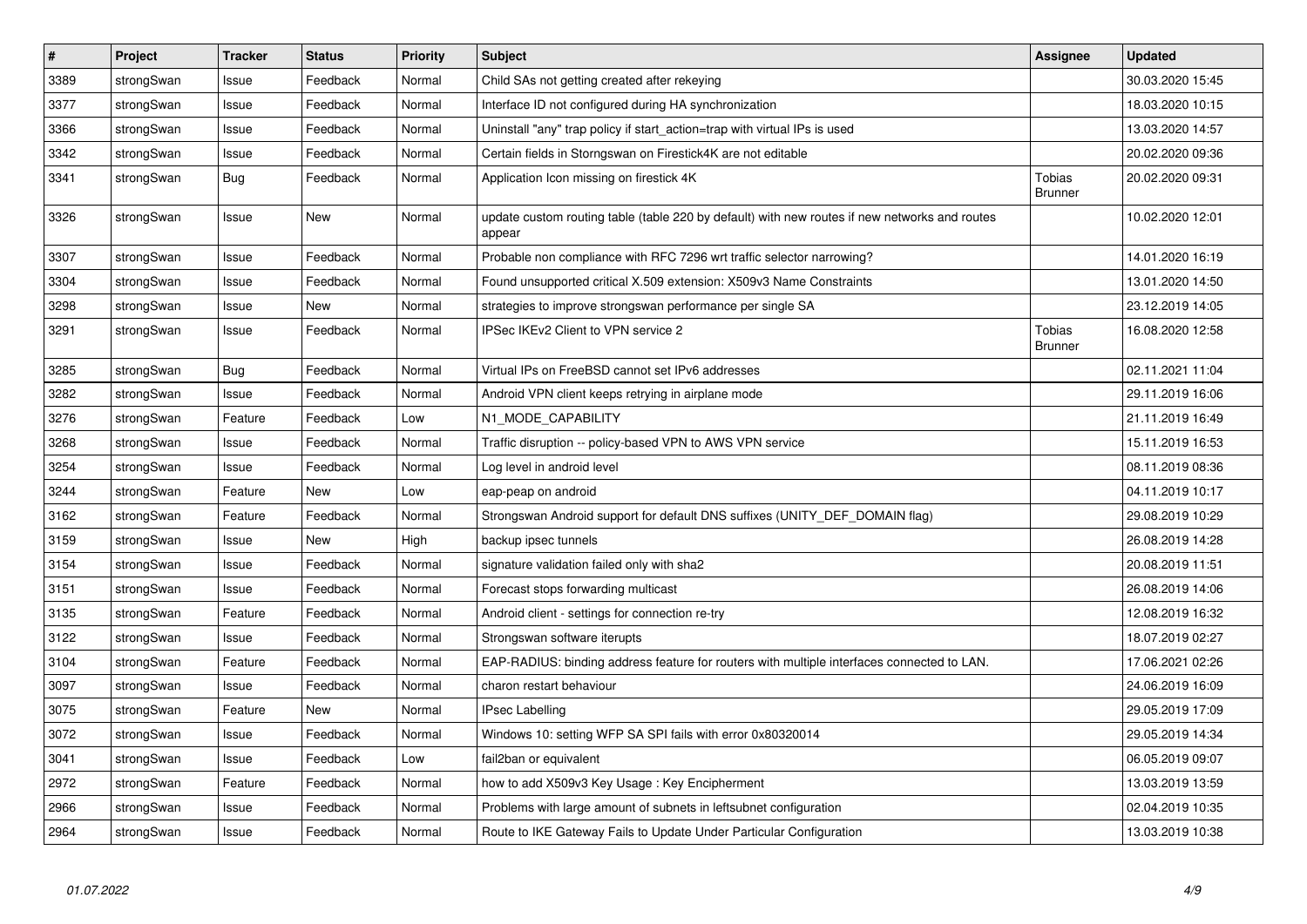| $\pmb{\#}$ | Project    | <b>Tracker</b> | <b>Status</b> | <b>Priority</b> | <b>Subject</b>                                                                                              | <b>Assignee</b> | <b>Updated</b>   |
|------------|------------|----------------|---------------|-----------------|-------------------------------------------------------------------------------------------------------------|-----------------|------------------|
| 2958       | strongSwan | Issue          | Feedback      | Normal          | Trap policies with unspecified remote IP covering multiple specific ports constantly produce new<br>IKE_SAs |                 | 11.03.2019 15:03 |
| 2870       | strongSwan | Issue          | Feedback      | Normal          | DNS resolution outside of tunnel if DNS server is in remote TS                                              |                 | 22.01.2019 11:06 |
| 2854       | strongSwan | Feature        | New           | Low             | Srongswan doesn't sending RADIUS Accounting-On/Off on start up / shutdown                                   |                 | 10.12.2018 10:19 |
| 2835       | strongSwan | Issue          | Feedback      | Normal          | Rekeyed SA can't be deleted in standby node                                                                 |                 | 19.12.2018 02:52 |
| 2823       | strongSwan | Feature        | Feedback      | Low             | Implementing VPN peer failover                                                                              |                 | 16.11.2018 10:25 |
| 2816       | strongSwan | Issue          | Feedback      | Normal          | order of DNS entries is reversed in /etc/resolv.conf                                                        |                 | 06.11.2018 10:41 |
| 2814       | strongSwan | Feature        | Feedback      | Normal          | Force Keepalive Packets if There is no NAT                                                                  |                 | 29.10.2018 15:47 |
| 2793       | strongSwan | Feature        | Feedback      | Normal          | Remote identity with certificate                                                                            |                 | 15.10.2018 10:20 |
| 2750       | strongSwan | Issue          | Feedback      | Normal          | setting WFP SA SPI failed: 0x80320035                                                                       |                 | 27.05.2019 11:59 |
| 2729       | strongSwan | Feature        | Feedback      | Normal          | Does Swanctl provide the same option as Ipsec with the rightID using a %?                                   |                 | 20.09.2018 17:37 |
| 2727       | strongSwan | Feature        | New           | Low             | single pair of selectors per CHILD_SA                                                                       |                 | 23.08.2018 12:08 |
| 2726       | strongSwan | Issue          | Feedback      | Normal          | Strongswan selects wrong source IP                                                                          |                 | 23.08.2018 13:38 |
| 2707       | strongSwan | Feature        | New           | Normal          | More attributes taken/translated from radius attributes                                                     |                 | 14.07.2018 15:21 |
| 2701       | strongSwan | Issue          | New           | Normal          | Low bandwidth when Iperfing data thorugh IPSEC tunnel                                                       |                 | 07.07.2020 13:38 |
| 2698       | strongSwan | Issue          | Feedback      | Low             | DSCP and kernel-libipsec                                                                                    |                 | 04.07.2018 15:01 |
| 2691       | strongSwan | Issue          | New           | Normal          | Strongswan and KSOFTIRQ cpu utilization                                                                     |                 | 26.06.2018 14:34 |
| 2682       | strongSwan | Issue          | New           | Normal          | IMV/IMC (re)Attestation                                                                                     |                 | 07.06.2018 21:25 |
| 2678       | strongSwan | Issue          | Feedback      | Normal          | Phase 1 issue                                                                                               |                 | 07.06.2018 20:06 |
| 2671       | strongSwan | Issue          | New           | Normal          | Passing user-supplied cerificate file names to charon-nm is problematic                                     |                 | 23.05.2018 21:27 |
| 2668       | strongSwan | Feature        | Feedback      | Normal          | UE shall include the DEVICE_IDENTITY Notify payload                                                         |                 | 22.05.2018 13:48 |
| 2621       | strongSwan | Issue          | Feedback      | Normal          | Android: VPN connection stops working, strongSwan shows Connected                                           |                 | 06.07.2018 13:06 |
| 2618       | strongSwan | Issue          | Feedback      | Normal          | Query regarding assignment of Tunnel IP                                                                     |                 | 09.04.2018 10:57 |
| 2580       | strongSwan | Issue          | Feedback      | Normal          | [CFG] handling xx attribute failed in Android or Ubuntu, but works in macOS                                 |                 | 09.03.2018 17:49 |
| 2560       | strongSwan | Issue          | Feedback      | Normal          | Duplicate CA cert requests sent                                                                             |                 | 28.02.2018 10:54 |
| 2495       | strongSwan | Feature        | Feedback      | Normal          | LibreSSL Plugin                                                                                             |                 | 13.12.2017 09:29 |
| 2494       | strongSwan | Issue          | Feedback      | Normal          | Problems With 64bit Slot IDs With Pkcs11 Plugin                                                             | Jordan Hrycaj   | 12.12.2017 16:03 |
| 2493       | strongSwan | Issue          | Feedback      | Normal          | Pkcs11 Plugin Returns w/Bogus Return Code                                                                   | Jordan Hrycaj   | 12.12.2017 15:58 |
| 2464       | strongSwan | Issue          | New           | Normal          | How to Loadbalance strongswan IPsec via NGINX?                                                              |                 | 12.11.2017 19:16 |
| 2459       | strongSwan | Issue          | New           | High            | updown script deleted firewall rules at down-client in make-before-break responder side                     |                 | 05.11.2017 19:13 |
| 2446       | strongSwan | Issue          | Feedback      | Normal          | Traffic loss during IKE reauth despite make-before-break enabled                                            |                 | 27.11.2017 17:12 |
| 2432       | strongSwan | Issue          | New           | Normal          | PLUTO_ME can be different for up-client and down-client                                                     |                 | 21.09.2017 11:57 |
| 2411       | strongSwan | Issue          | Feedback      | Normal          | VPN server name resolution is done via overlay DNS server upon IKE disconnect                               |                 | 22.08.2017 10:42 |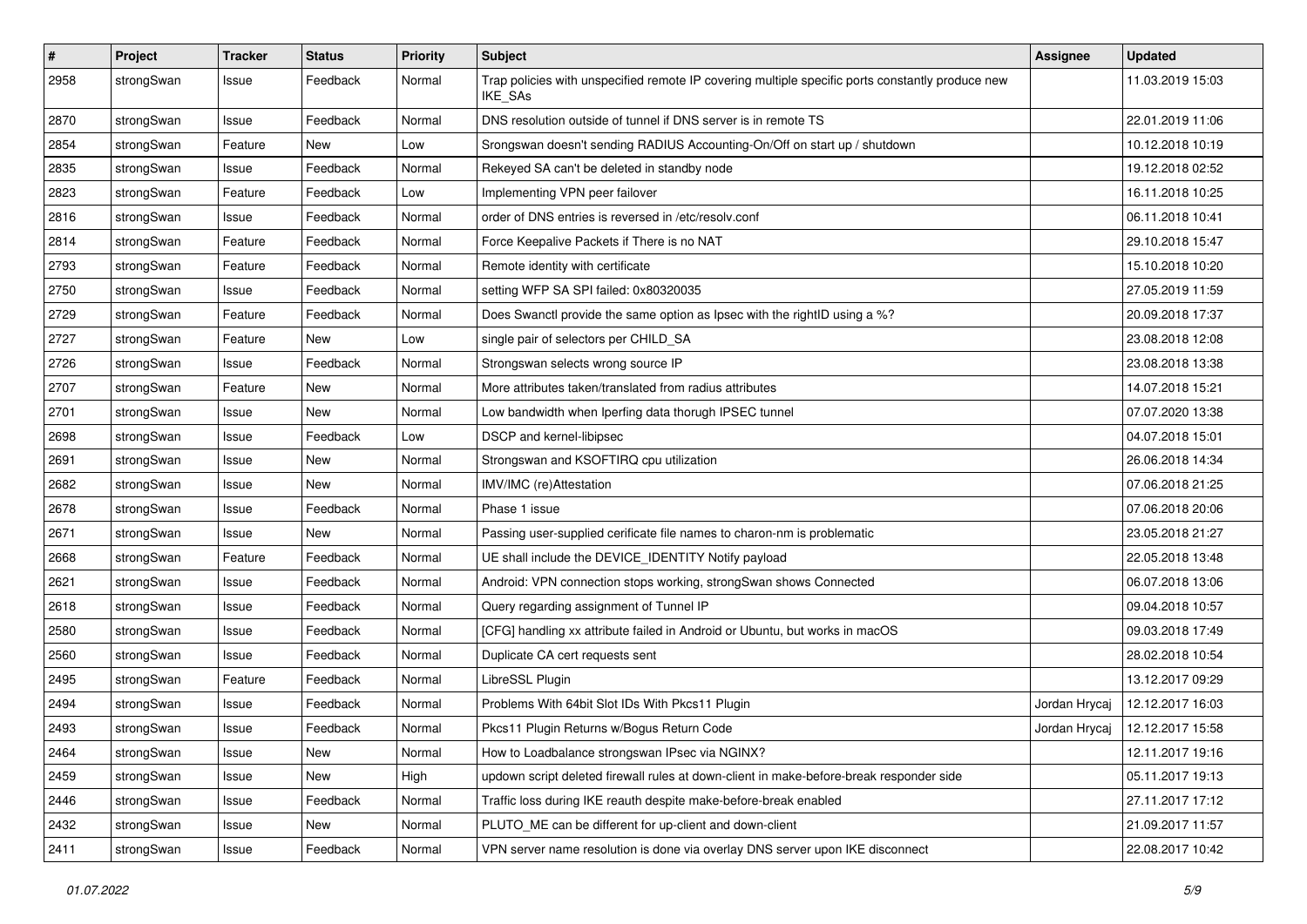| $\vert$ # | Project    | <b>Tracker</b> | <b>Status</b> | Priority | Subject                                                                                                                                                 | <b>Assignee</b>                 | <b>Updated</b>   |
|-----------|------------|----------------|---------------|----------|---------------------------------------------------------------------------------------------------------------------------------------------------------|---------------------------------|------------------|
| 2409      | strongSwan | Feature        | Feedback      | Low      | Android client status details                                                                                                                           |                                 | 18.08.2017 13:23 |
| 2400      | strongSwan | Issue          | Feedback      | Normal   | Is DPD supposed to detect dead tunnel, or dead IKE instance                                                                                             |                                 | 11.01.2019 22:53 |
| 2394      | strongSwan | Issue          | Feedback      | Normal   | IP is not assigned after re-authentication                                                                                                              |                                 | 04.08.2017 19:03 |
| 2392      | strongSwan | Feature        | Feedback      | Low      | enable eap-ttls in Android client                                                                                                                       | <b>Tobias</b><br><b>Brunner</b> | 04.07.2018 19:48 |
| 2361      | strongSwan | Feature        | New           | Normal   | Import .sswan files from NetworkManager                                                                                                                 |                                 | 12.06.2017 15:25 |
| 2357      | strongSwan | Issue          | Feedback      | Normal   | How to initiate IPsec SA Transport Mode without IKE?                                                                                                    |                                 | 18.01.2021 18:36 |
| 2319      | strongSwan | Issue          | Feedback      | Normal   | gives up trying to bring up connection after DNS SERVFAIL                                                                                               |                                 | 08.05.2017 15:41 |
| 2307      | strongSwan | Feature        | Feedback      | Normal   | Permit installation of trap policy for CHILD SA configurations with unset local addrs                                                                   |                                 | 26.04.2017 15:04 |
| 2273      | strongSwan | Bug            | Feedback      | Normal   | Unable to install strongswan client helper on OSX El Capitan                                                                                            |                                 | 10.03.2017 15:34 |
| 2260      | strongSwan | Issue          | New           | Normal   | Number of CHILD_SA for a single connection grows over time                                                                                              |                                 | 28.02.2017 13:46 |
| 2203      | strongSwan | Issue          | Feedback      | Normal   | Protecting symetric traffic using high availability in gateway to gateway setup (both active)                                                           |                                 | 15.02.2017 14:20 |
| 2202      | strongSwan | Feature        | Feedback      | Normal   | Radius NAS IP to be specified                                                                                                                           |                                 | 18.01.2017 17:58 |
| 2189      | strongSwan | Feature        | Assigned      | Normal   | Support RFC 8229: TCP Encapsulation of IKE and IPsec Packets                                                                                            | Tobias<br><b>Brunner</b>        | 05.06.2020 19:48 |
| 2185      | strongSwan | Feature        | Feedback      | Normal   | INTERNAL_IP4_SUBNET Attribute Support in Android Client                                                                                                 |                                 | 10.12.2016 01:14 |
| 2184      | strongSwan | Issue          | Feedback      | Normal   | configuration with multiple RSA keys                                                                                                                    |                                 | 14.12.2016 13:09 |
| 2178      | strongSwan | Issue          | New           | Normal   | ha and updown                                                                                                                                           |                                 | 01.12.2016 13:53 |
| 2165      | strongSwan | Feature        | Feedback      | Normal   | missing LIBRESSL_VERSION_NUMBER support                                                                                                                 |                                 | 03.11.2016 09:23 |
| 2160      | strongSwan | Issue          | Feedback      | Normal   | support for opportunistic encryption                                                                                                                    |                                 | 06.05.2020 10:32 |
| 2112      | strongSwan | Issue          | <b>New</b>    | Normal   | Broadcast packets are not relayed from Lan to Vpn clilent                                                                                               |                                 | 14.09.2016 14:18 |
| 2110      | strongSwan | Issue          | Feedback      | Normal   | Remote Identity (IDr) in IKE AUTH Response is sent as hex-encoded binary value instead of text<br>when setting leftid to type KEY_ID (leftid=@#xxxxxxx) |                                 | 13.09.2016 21:42 |
| 2095      | strongSwan | Feature        | Feedback      | Normal   | Support liveness check in Strongswan                                                                                                                    |                                 | 31.05.2017 00:56 |
| 2077      | strongSwan | Issue          | Feedback      | Normal   | Grace period before reassigning offline IP lease                                                                                                        |                                 | 06.10.2017 10:44 |
| 1559      | strongSwan | Feature        | Feedback      | Normal   | Expose received XAUTH/EAP username/password prompts via VICI, send secrets via VICI on<br>prompt                                                        |                                 | 09.05.2017 16:28 |
| 1506      | strongSwan | Feature        | Feedback      | Normal   | Enhance DoS protection to deny users that failed Authentication                                                                                         |                                 | 17.06.2016 14:31 |
| 1482      | strongSwan | Feature        | Feedback      | Normal   | Allow changing init_limit_half_open etc. at runtime by reloading strongswan.conf                                                                        |                                 | 26.05.2016 14:49 |
| 1456      | strongSwan | Issue          | Feedback      | Normal   | Missing Tunnel-Client-Endpoint & Tunnel-Server-Endpoint AVP in RADIUS Accounting Start/Stop<br>messages                                                 |                                 | 11.05.2016 11:54 |
| 1422      | strongSwan | Issue          | Feedback      | Normal   | IKEv1: IKE_SA reauth vs. CHILD_SA rekey race prevents IKE_SA reauthentication in time                                                                   |                                 | 20.04.2016 15:06 |
| 1383      | strongSwan | Issue          | Feedback      | Normal   | How to limit the amount of the installed Child_SAs                                                                                                      |                                 | 08.04.2016 11:20 |
| 1338      | strongSwan | Issue          | Feedback      | Normal   | problem with changing esp algorithm in strongswan                                                                                                       |                                 | 10.03.2016 18:23 |
| 1334      | strongSwan | Issue          | Feedback      | Normal   | Version 5.3.5, duplicated tunnel aftr IKE_SA rekeyed                                                                                                    |                                 | 10.03.2016 11:06 |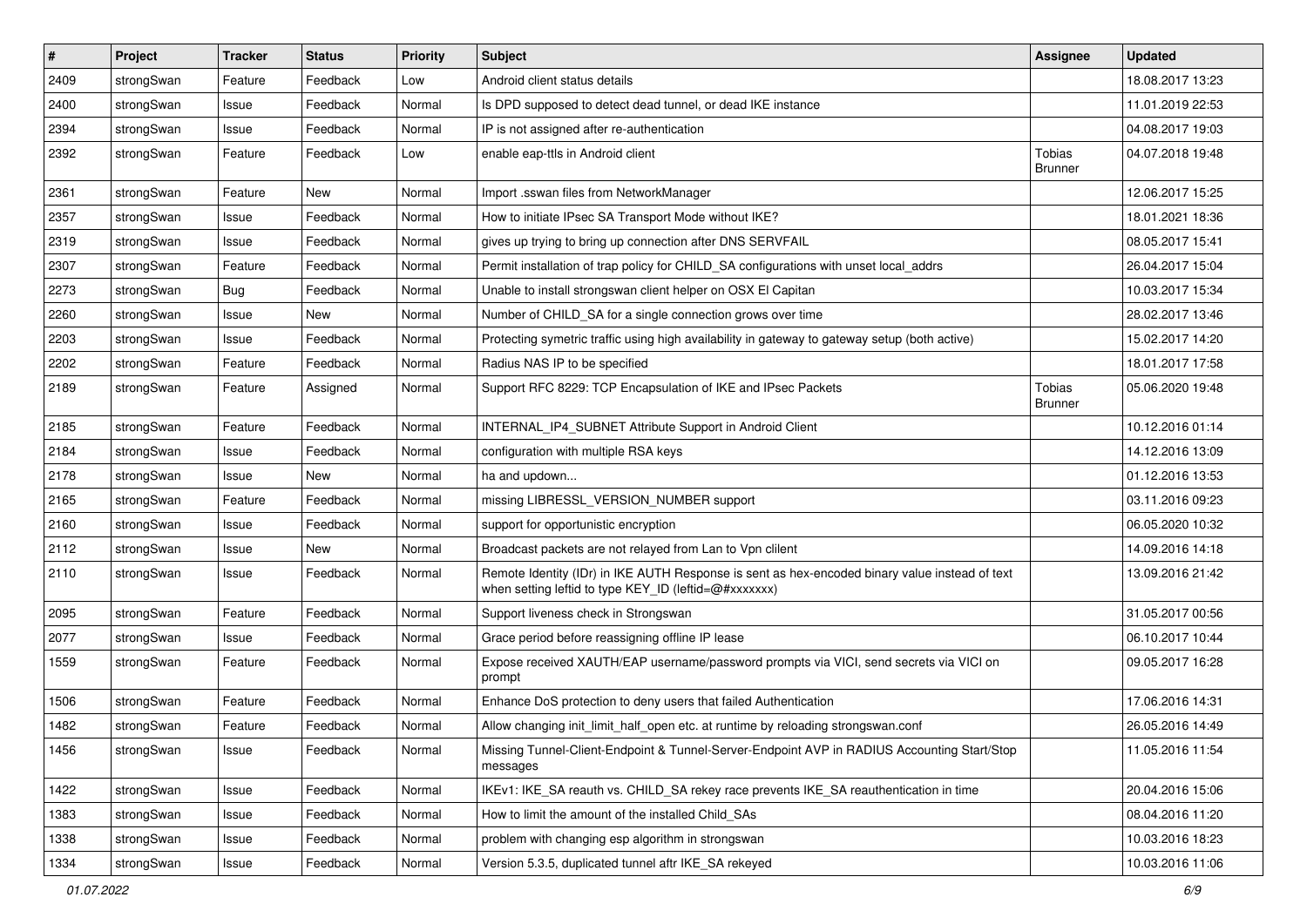| #    | Project    | <b>Tracker</b> | <b>Status</b> | Priority | <b>Subject</b>                                                                          | <b>Assignee</b>     | <b>Updated</b>   |
|------|------------|----------------|---------------|----------|-----------------------------------------------------------------------------------------|---------------------|------------------|
| 1289 | strongSwan | Issue          | <b>New</b>    | Normal   | HA plugin should sync last sent packet                                                  |                     | 01.02.2016 13:59 |
| 1276 | strongSwan | Issue          | Feedback      | Normal   | Threading: ext-auth hook blocks any other connection attempt                            |                     | 27.01.2016 12:28 |
| 1271 | strongSwan | Issue          | New           | Normal   | X.509 UTF-8 support                                                                     |                     | 17.01.2016 14:39 |
| 1265 | strongSwan | Feature        | New           | Normal   | An option to disable NAT-T                                                              |                     | 23.06.2021 19:41 |
| 1253 | strongSwan | Feature        | Feedback      | Normal   | Strongswan doesn't support CA bundles                                                   |                     | 19.01.2016 11:23 |
| 1251 | strongSwan | Feature        | <b>New</b>    | Normal   | FreeBSD HA                                                                              |                     | 11.01.2016 22:01 |
| 1207 | strongSwan | Feature        | New           | Normal   | Add more than 2 hosts support to HA plugin and make it configurable                     |                     | 08.12.2015 05:05 |
| 1165 | strongSwan | Issue          | <b>New</b>    | Normal   | StrongSwan Virtual Ip problem                                                           | <b>Martin Willi</b> | 19.10.2015 23:59 |
| 1157 | strongSwan | Issue          | Feedback      | Normal   | Message ID overflow RFC 5996 2.2                                                        |                     | 12.10.2015 13:52 |
| 1082 | strongSwan | Feature        | Feedback      | Normal   | Framed-Route to set leftsubnet                                                          |                     | 07.10.2016 10:02 |
| 1081 | strongSwan | Feature        | New           | Normal   | Active/standby VPN Gateway Failover                                                     |                     | 21.08.2015 22:01 |
| 1079 | strongSwan | Feature        | Feedback      | Normal   | Future Plans for firwall configuration equivalent under FreeBSD                         |                     | 21.08.2015 15:58 |
| 1068 | strongSwan | <b>Bug</b>     | Feedback      | Normal   | strongswan 5.3.2 and IKEv1 in transport mode causes NO_PROPOSAL_CHOSEN error            |                     | 26.01.2018 13:30 |
| 1057 | strongSwan | Feature        | New           | Normal   | conn switching based on eap identity                                                    |                     | 24.03.2020 10:14 |
| 1008 | strongSwan | Feature        | Feedback      | Normal   | FARP for IPv6                                                                           |                     | 14.12.2015 20:59 |
| 1000 | strongSwan | Feature        | Feedback      | Normal   | Raise ALERT TS MISMATCH in IKE V1                                                       |                     | 09.09.2015 12:47 |
| 994  | strongSwan | Bug            | New           | Urgent   | same rekey time for ike and child causes tunnel deletion for ikev1 in 5.2.2 version     |                     | 12.06.2015 12:31 |
| 974  | strongSwan | Issue          | New           | Normal   | Charon crash on Mac OS with IPv6 Virtual IP                                             |                     | 26.08.2021 21:07 |
| 973  | strongSwan | Issue          | New           | Normal   | IKEv2 dpd + auto=route + tunnel downtime cause additional CHILD_SAs                     |                     | 29.05.2015 17:40 |
| 960  | strongSwan | Feature        | Feedback      | Normal   | Raise ALERT_PROPOSAL_MISMATCH_IKE in IKE V1                                             | Martin Willi        | 30.08.2017 09:05 |
| 930  | strongSwan | Feature        | New           | Normal   | Option to have non-sequential v6 roadwarrior addresses                                  |                     | 12.01.2016 16:36 |
| 927  | strongSwan | Feature        | New           | Normal   | Charon: Implement route events and add an consumer in updown plugin                     |                     | 11.04.2015 12:02 |
| 926  | strongSwan | Issue          | New           | Normal   | HA: resync errors when a node is joining a cluster                                      |                     | 10.04.2015 15:05 |
| 923  | strongSwan | Issue          | New           | Normal   | MOBIKE not working on HA cluster                                                        |                     | 09.04.2015 09:46 |
| 817  | strongSwan | Issue          | Feedback      | Normal   | <b>IKEv2 IPv6 Router Advertisement</b>                                                  |                     | 27.03.2020 17:14 |
| 777  | strongSwan | Issue          | <b>New</b>    | Normal   | column length in attributes table of strongswan database is too short                   |                     | 25.11.2014 20:46 |
| 766  | strongSwan | Feature        | <b>New</b>    | Normal   | Make retransmit settings tunable by connection                                          |                     | 14.11.2014 10:02 |
| 746  | strongSwan | Feature        | <b>New</b>    | Normal   | Different radius server(s) for accounting                                               |                     | 22.10.2014 12:23 |
| 730  | strongSwan | Issue          | <b>New</b>    | Normal   | <b>NAT-NAT fallback</b>                                                                 |                     | 09.10.2014 12:40 |
| 725  | strongSwan | Issue          | New           | High     | Mediation connection get stuck if peer is not online                                    |                     | 03.10.2014 12:02 |
| 702  | strongSwan | Issue          | <b>New</b>    | Normal   | ipsec route mode, Strongswan as responder may result collsion in INIT exchange. and ike |                     | 12.09.2014 16:34 |
| 697  | strongSwan | Issue          | New           | Normal   | HA: nodes fail to sync data because of UDP packet drops                                 |                     | 09.09.2014 14:29 |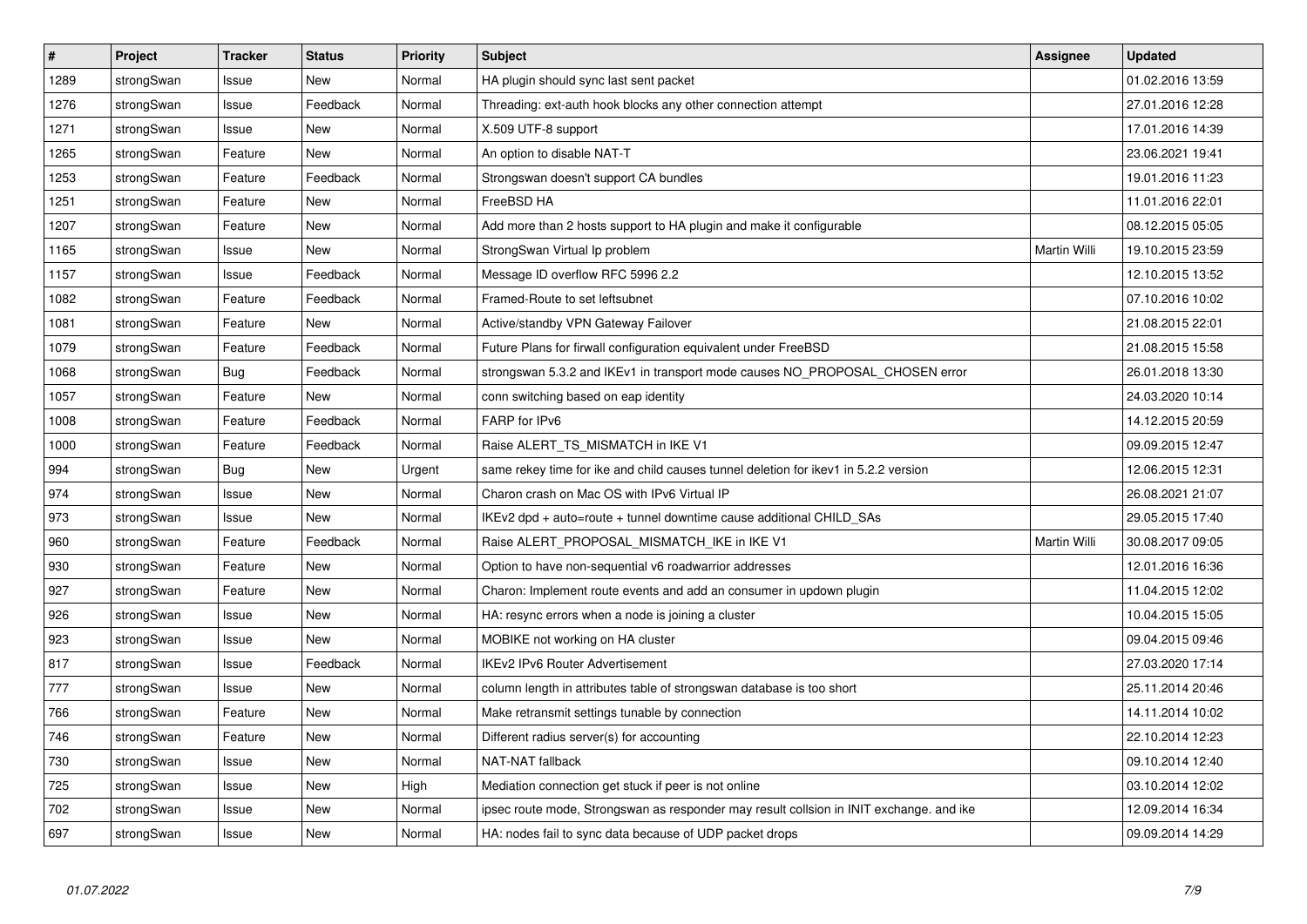| $\vert$ # | Project    | <b>Tracker</b> | <b>Status</b> | <b>Priority</b> | Subject                                                                                                  | Assignee                        | <b>Updated</b>   |
|-----------|------------|----------------|---------------|-----------------|----------------------------------------------------------------------------------------------------------|---------------------------------|------------------|
| 693       | strongSwan | Feature        | Feedback      | Normal          | Time policy for roadwarrior                                                                              | Tobias<br><b>Brunner</b>        | 02.09.2014 11:06 |
| 645       | strongSwan | Feature        | <b>New</b>    | Normal          | Support HeapAlloc() and friends in leak-detective                                                        |                                 | 10.07.2014 15:12 |
| 644       | strongSwan | Feature        | New           | Normal          | Non-monolithic Windows build                                                                             |                                 | 10.07.2014 15:12 |
| 643       | strongSwan | Feature        | <b>New</b>    | Normal          | CNG/Bcrypt native Windows crypto plugin                                                                  |                                 | 10.07.2014 15:12 |
| 642       | strongSwan | Feature        | New           | Normal          | Windows Named Pipe stream and service                                                                    |                                 | 10.07.2014 15:11 |
| 641       | strongSwan | Feature        | <b>New</b>    | Normal          | kernel-iph virtual IP support and IKE routing lookups ignoring IPsec routes                              |                                 | 10.07.2014 15:11 |
| 640       | strongSwan | Feature        | New           | Normal          | Provide an init_once() abstraction layer                                                                 |                                 | 10.07.2014 15:10 |
| 628       | strongSwan | Issue          | New           | Normal          | Windows Phone 8.1 - Certificate Pattern Matching                                                         |                                 | 30.06.2014 14:06 |
| 619       | strongSwan | Issue          | <b>New</b>    | Normal          | pki --issue should have an --out option                                                                  |                                 | 15.06.2014 00:26 |
| 552       | strongSwan | Issue          | Feedback      | Normal          | move pki tool to ipsecdir                                                                                | <b>Tobias</b><br><b>Brunner</b> | 14.04.2014 13:52 |
| 542       | strongSwan | Issue          | Feedback      | Normal          | Nesting tunnels                                                                                          | Andreas<br>Steffen              | 07.03.2014 09:22 |
| 541       | strongSwan | Issue          | <b>New</b>    | Normal          | List of servers in client config (Failover)                                                              |                                 | 13.08.2014 15:10 |
| 522       | strongSwan | Issue          | New           | Normal          | Mac OS X native application won't update network interface for DNS lookups                               |                                 | 08.07.2014 10:23 |
| 482       | strongSwan | Issue          | Feedback      | Normal          | NAT-NAT connection                                                                                       | Tobias<br><b>Brunner</b>        | 09.10.2014 12:37 |
| 462       | strongSwan | Issue          | Feedback      | Normal          | strongswan android app can not use on android 4.4 OS                                                     | <b>Tobias</b><br><b>Brunner</b> | 06.01.2014 13:07 |
| 456       | strongSwan | Bug            | Feedback      | Normal          | StrongSwan client for OS X crashes                                                                       | Martin Willi                    | 21.03.2014 12:16 |
| 420       | strongSwan | Feature        | Feedback      | Normal          | Add more of the verbs that were supported by pluto to the updown plugin                                  | Tobias<br><b>Brunner</b>        | 11.10.2013 07:56 |
| 406       | strongSwan | Feature        | Feedback      | Low             | TNC: Speeding up the Attestation process                                                                 | Andreas<br>Steffen              | 10.09.2013 14:00 |
| 404       | strongSwan | Issue          | Feedback      | Normal          | TNC: Update HowTos and implement some compilation flag checking                                          | Andreas<br>Steffen              | 10.09.2013 13:58 |
| 397       | strongSwan | <b>Bug</b>     | <b>New</b>    | High            | Receive TS_UNACCEPTABLE errors                                                                           |                                 | 31.05.2017 00:35 |
| 368       | strongSwan | Feature        | New           | Low             | Add support for UNITY_DEF_DOMAIN mode config and pass domain to resolvconf                               |                                 | 27.07.2013 01:25 |
| 359       | strongSwan | Issue          | Feedback      | Normal          | <b>Mediation Server Connection</b>                                                                       | Tobias<br><b>Brunner</b>        | 16.07.2013 16:25 |
| 357       | strongSwan | Issue          | New           | Normal          | Lifetime in case of IKEv1                                                                                |                                 | 18.05.2015 10:40 |
| 352       | strongSwan | Issue          | Feedback      | Normal          | unable to allocate SPIs from kernel when running 32 bit binaries on 64 bit Linux                         |                                 | 17.04.2018 14:59 |
| 312       | strongSwan | Feature        | New           | Normal          | Feature Request: Option to limit or disable sending of ADDITIONAL_*_ADDRESS list for MOBIKE<br>Responder |                                 | 13.03.2013 19:19 |
| 309       | strongSwan | Feature        | Feedback      | Normal          | Problem with Network Aliases for charon.interfaces ignore and charon.interfaces use                      | Tobias<br><b>Brunner</b>        | 21.03.2013 19:32 |